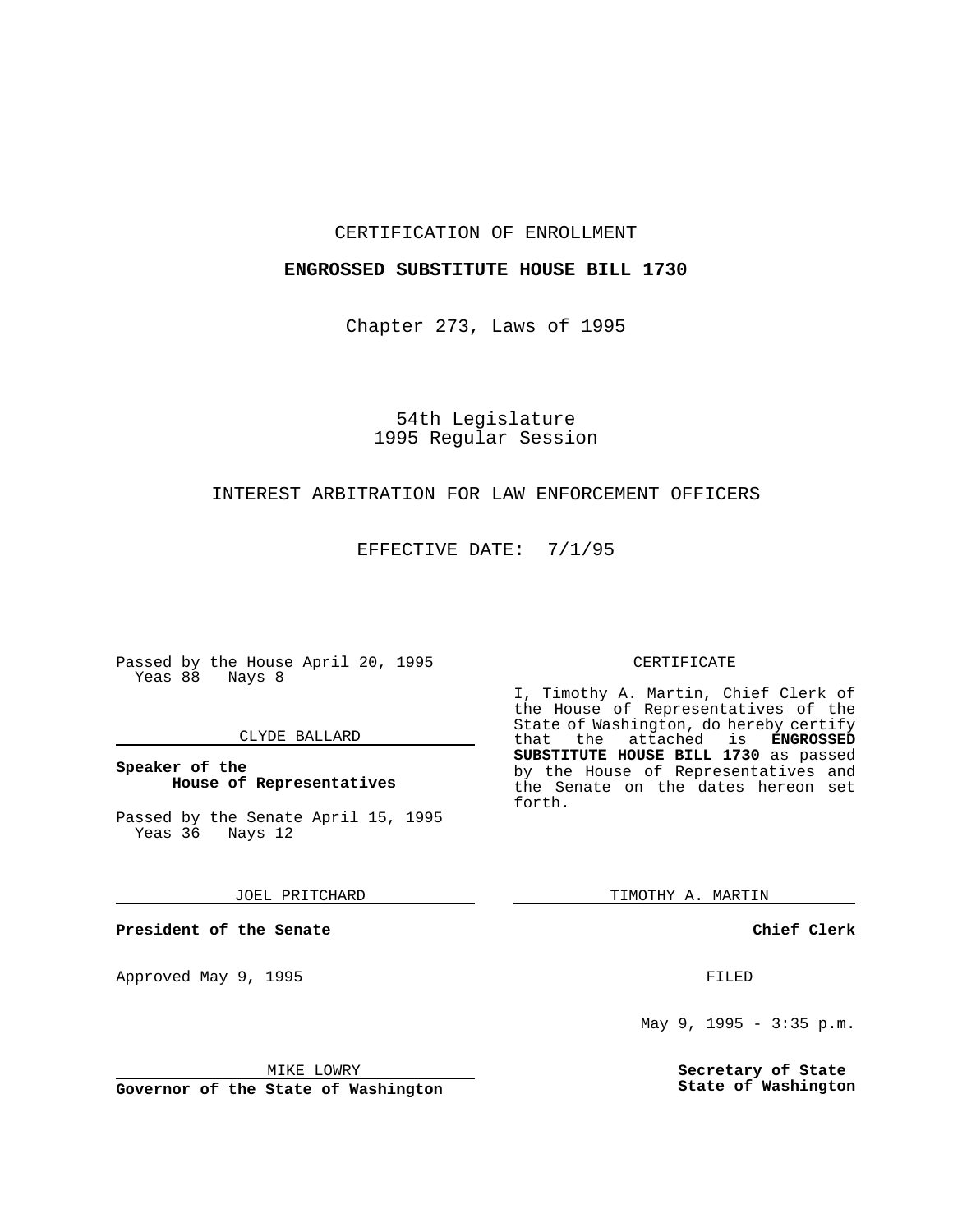## **ENGROSSED SUBSTITUTE HOUSE BILL 1730** \_\_\_\_\_\_\_\_\_\_\_\_\_\_\_\_\_\_\_\_\_\_\_\_\_\_\_\_\_\_\_\_\_\_\_\_\_\_\_\_\_\_\_\_\_\_\_

\_\_\_\_\_\_\_\_\_\_\_\_\_\_\_\_\_\_\_\_\_\_\_\_\_\_\_\_\_\_\_\_\_\_\_\_\_\_\_\_\_\_\_\_\_\_\_

AS AMENDED BY THE SENATE

Passed Legislature - 1995 Regular Session

#### **State of Washington 54th Legislature 1995 Regular Session**

**By** House Committee on Commerce & Labor (originally sponsored by Representative Benton)

Read first time 03/01/95.

 AN ACT Relating to interest arbitration for law enforcement officers employed by cities, towns, or counties; amending RCW 41.56.465; reenacting and amending RCW 41.56.030; creating a new section; repealing RCW 41.56.460; providing an effective date; and declaring an emergency.

BE IT ENACTED BY THE LEGISLATURE OF THE STATE OF WASHINGTON:

 **Sec. 1.** RCW 41.56.030 and 1993 c 398 s 1, 1993 c 397 s 1, and 1993 c 379 s 302 are each reenacted and amended to read as follows: As used in this chapter:

 (1) "Public employer" means any officer, board, commission, council, or other person or body acting on behalf of any public body governed by this chapter, or any subdivision of such public body. For the purposes of this section, the public employer of district court or superior court employees for wage-related matters is the respective county legislative authority, or person or body acting on behalf of the legislative authority, and the public employer for nonwage-related matters is the judge or judge's designee of the respective district court or superior court.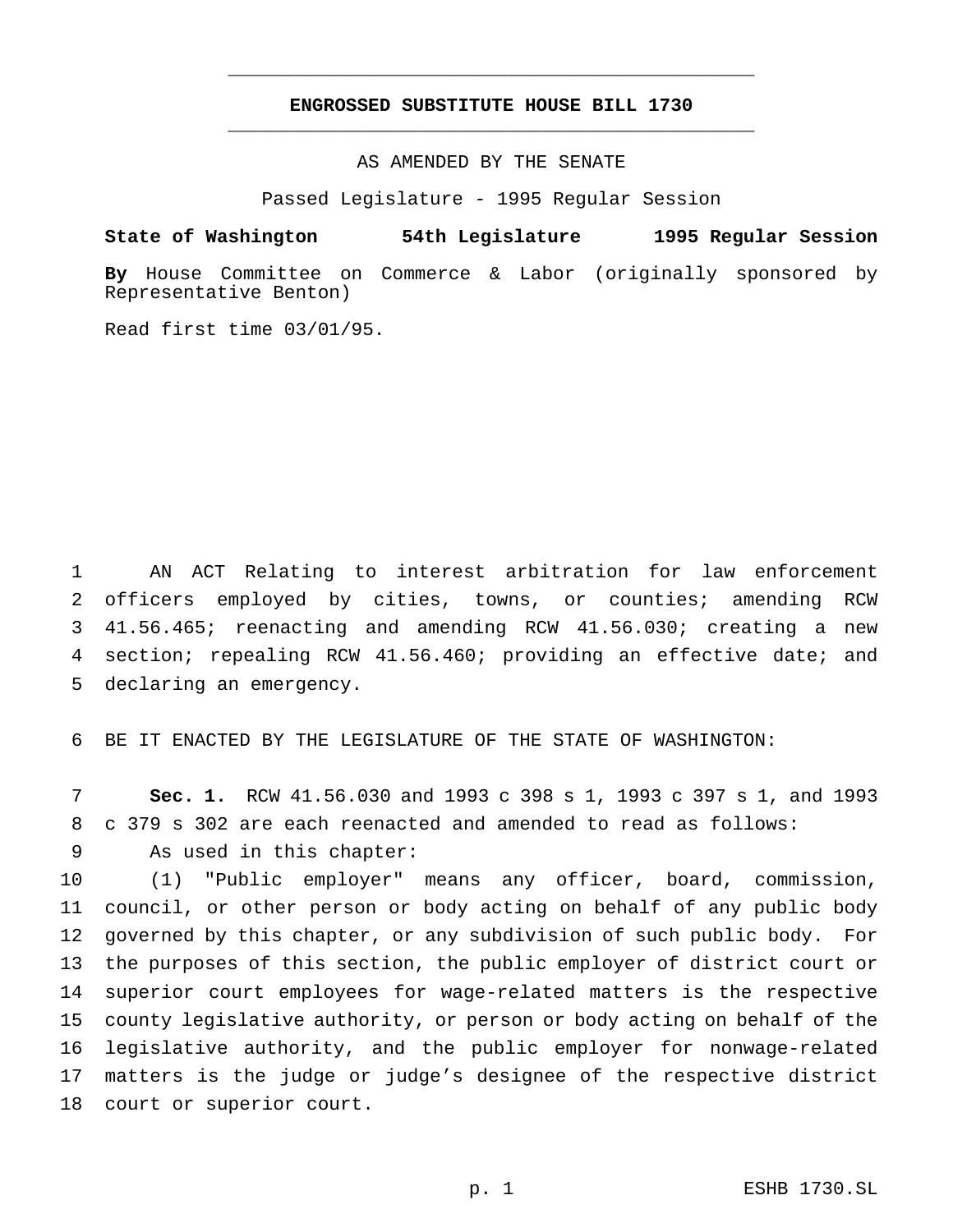(2) "Public employee" means any employee of a public employer except any person (a) elected by popular vote, or (b) appointed to office pursuant to statute, ordinance or resolution for a specified term of office by the executive head or body of the public employer, or (c) whose duties as deputy, administrative assistant or secretary necessarily imply a confidential relationship to the executive head or body of the applicable bargaining unit, or any person elected by popular vote or appointed to office pursuant to statute, ordinance or resolution for a specified term of office by the executive head or body of the public employer, or (d) who is a personal assistant to a district court judge, superior court judge, or court commissioner. For the purpose of (d) of this subsection, no more than one assistant for each judge or commissioner may be excluded from a bargaining unit.

 (3) "Bargaining representative" means any lawful organization which has as one of its primary purposes the representation of employees in their employment relations with employers.

 (4) "Collective bargaining" means the performance of the mutual obligations of the public employer and the exclusive bargaining representative to meet at reasonable times, to confer and negotiate in good faith, and to execute a written agreement with respect to grievance procedures and collective negotiations on personnel matters, including wages, hours and working conditions, which may be peculiar to an appropriate bargaining unit of such public employer, except that by such obligation neither party shall be compelled to agree to a proposal or be required to make a concession unless otherwise provided in this chapter. In the case of the Washington state patrol, "collective bargaining" shall not include wages and wage-related matters.

 (5) "Commission" means the public employment relations commission. (6) "Executive director" means the executive director of the commission.

31 (7)(( $(a)$  Until July 1, 1995, "uniformed personnel" means:  $(i)$  Law enforcement officers as defined in RCW 41.26.030 of cities with a population of fifteen thousand or more or law enforcement officers 34 employed by the governing body of any county with a population of 35 seventy thousand or more; (ii) fire fighters as that term is defined in RCW 41.26.030; (iii) correctional employees who are uniformed and nonuniformed, commissioned and noncommissioned security personnel employed in a jail as defined in RCW 70.48.020(5), by a county with a 39 population of seventy thousand or more, and who are trained for and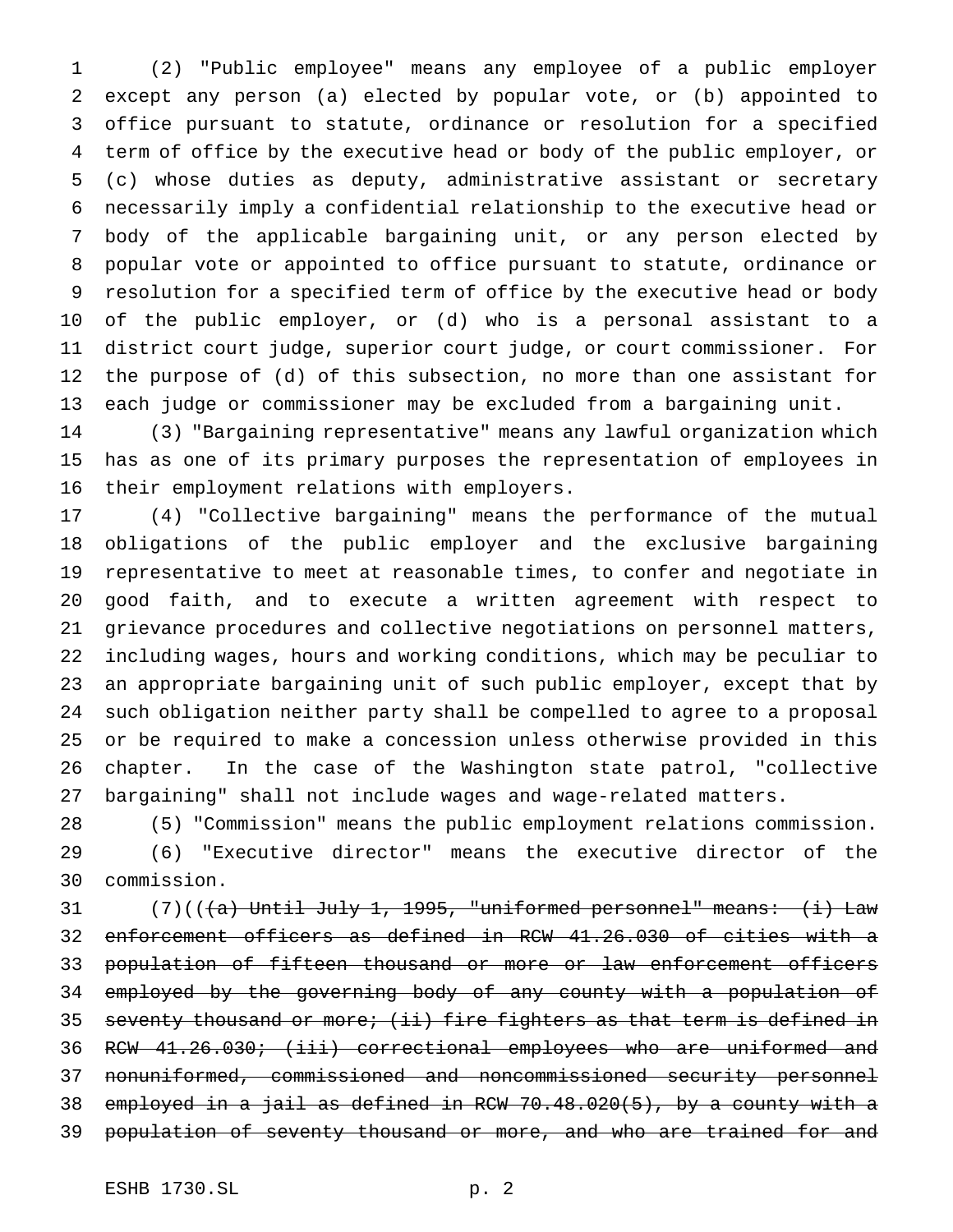1 charged with the responsibility of controlling and maintaining custody 2 of inmates in the jail and safeguarding inmates from other inmates; 3 (iv) security forces established under RCW 43.52.520; (v) employees of 4 a port district in a county with a population of one million or more 5 whose duties include crash fire rescue or other fire fighting duties; 6 (vi) employees of fire departments of public employers who dispatch 7 exclusively either fire or emergency medical services, or both; or 8 (vii) employees in the several classes of advanced life support 9 technicians, as defined in RCW 18.71.200, who are employed by a public 10 employer.

11 (b) Beginning on July 1, 1995,)) "Uniformed personnel" means: 12 (a)(i) Until July 1, 1997, law enforcement officers as defined in RCW 13 41.26.030 employed by the governing body of any city or town with a 14 population of seven thousand five hundred or more and law enforcement 15 officers employed by the governing body of any county with a population 16 of thirty-five thousand or more; (ii) beginning on July 1, 1997, law 17 enforcement officers as defined in RCW 41.26.030 employed by the 18 governing body of any city or town with a population of two thousand 19 five hundred or more and law enforcement officers employed by the 20 governing body of any county with a population of ten thousand or more; 21 (b) correctional employees who are uniformed and nonuniformed, 22 commissioned and noncommissioned security personnel employed in a jail 23 as defined in RCW 70.48.020(5), by a county with a population of 24 seventy thousand or more, and who are trained for and charged with the 25 responsibility of controlling and maintaining custody of inmates in the 26 jail and safeguarding inmates from other inmates;  $((+iii))$  (c) general 27 authority Washington peace officers as defined in RCW 10.93.020 28 employed by a port district in a county with a population of one 29 million or more;  $((\overleftrightarrow{iv}))$   $(d)$  security forces established under RCW 30 43.52.520;  $((\forall \rightarrow))$  (e) fire fighters as that term is defined in RCW 31 41.26.030;  $((\overrightarrow{vt}))$  (f) employees of a port district in a county with 32 a population of one million or more whose duties include crash fire 33 rescue or other fire fighting duties;  $((\overrightarrow{v\texttt{t}\texttt{i}}))$  (g) employees of fire 34 departments of public employers who dispatch exclusively either fire or 35 emergency medical services, or both; or  $((\overline{\text{visit}}))$  (h) employees in the 36 several classes of advanced life support technicians, as defined in RCW 37 18.71.200, who are employed by a public employer.

38 (8) "Institution of higher education" means the University of 39 Washington, Washington State University, Central Washington University,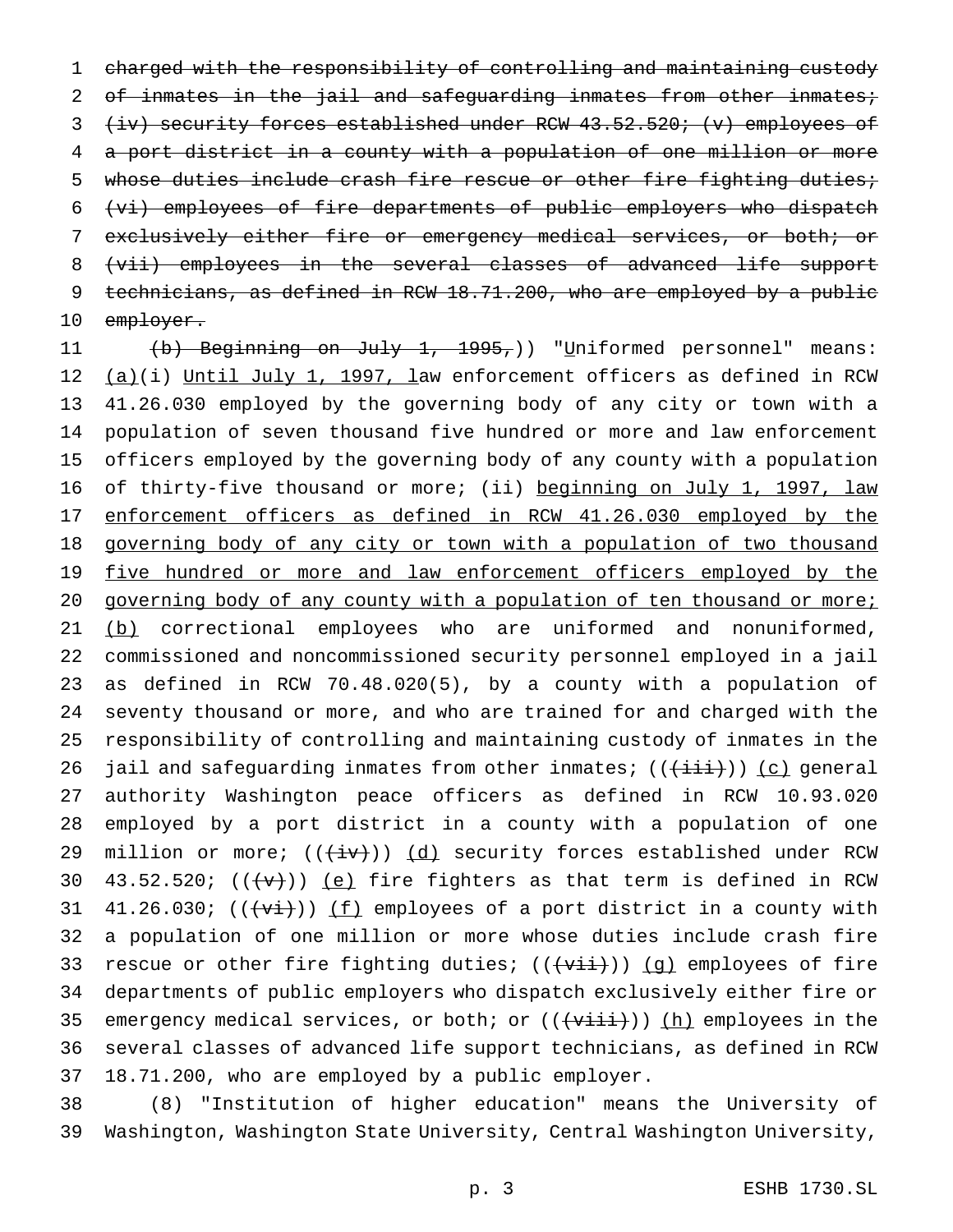Eastern Washington University, Western Washington University, The Evergreen State College, and the various state community colleges.

 **Sec. 2.** RCW 41.56.465 and 1993 c 398 s 3 are each amended to read as follows:

 (1) In making its determination, the panel shall be mindful of the legislative purpose enumerated in RCW 41.56.430 and, as additional standards or guidelines to aid it in reaching a decision, it shall take into consideration the following factors:

9  $((+1))$   $(a)$  The constitutional and statutory authority of the employer;

11  $((+2))$  (b) Stipulations of the parties;

 $((+3)+(a))$   $(c)(i)$  For employees listed in RCW 13 41.56.030(7)( $(\frac{b}{i})$ )) (a) through ( $(\frac{ii}{i})$ )) (d), comparison of the wages, hours, and conditions of employment of personnel involved in the proceedings with the wages, hours, and conditions of employment of like personnel of like employers of similar size on the west coast of the United States;

 $((+b))$   $(i)$  For employees listed in RCW 41.56.030(7)( $(+b)$  $(i)$ )) 19 (e) through  $((\overrightarrow{v\pm\dot{\pm}}))$  (h), comparison of the wages, hours, and conditions of employment of personnel involved in the proceedings with the wages, hours, and conditions of employment of like personnel of public fire departments of similar size on the west coast of the United States. However, when an adequate number of comparable employers exists within the state of Washington, other west coast employers may not be considered;

 $((+4))$   $(d)$  The average consumer prices for goods and services, commonly known as the cost of living;

 $((+5))$  (e) Changes in any of the circumstances under ((subsections 29  $(1)$ ) (a) through  $((+4))$  (d) of this ((section)) subsection during the pendency of the proceedings; and

31  $((+6))$   $(f)$  Such other factors, not confined to the factors under 32 (( $\text{subsections}$   $(1)$ )) (a) through (( $(5)$ )) (e) of this (( $\text{section}$ )) 33 subsection, that are normally or traditionally taken into consideration in the determination of wages, hours, and conditions of employment. 35 For those employees listed in RCW  $41.56.030(7)((\theta)(i)+i)$  (a) who are employed by the governing body of a city or town with a population of less than fifteen thousand, or a county with a population of less than